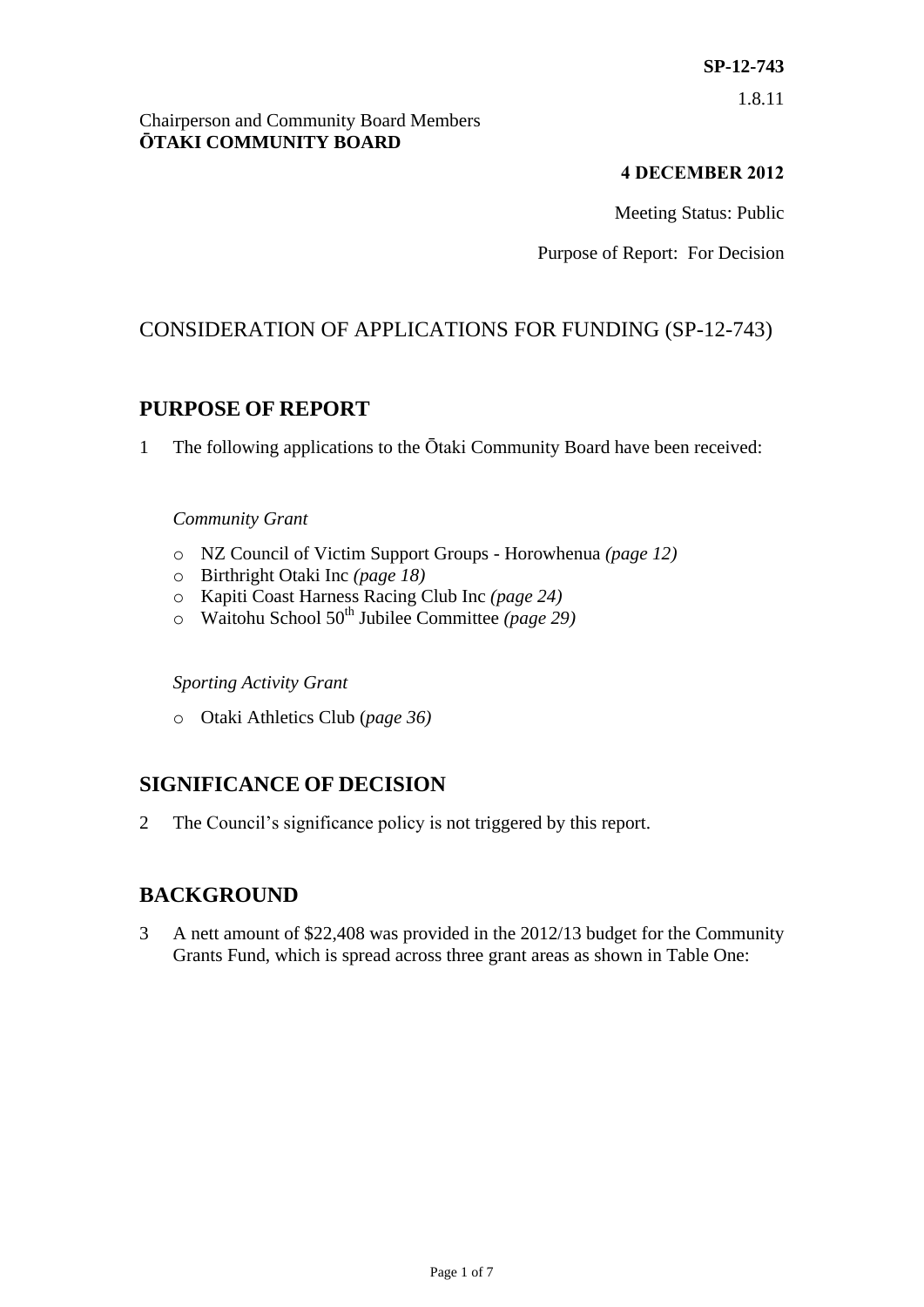#### **Table One**

|                                            | Budget      | Funds allocated to<br>date | Total remaining |
|--------------------------------------------|-------------|----------------------------|-----------------|
| <b>Community Grant</b>                     | \$11,686.00 | \$3,763.00                 | \$7,923.00      |
| <b>Sporting Activity Grant</b>             | \$5,361.00  | \$3,013.31                 | \$2,347.69      |
| <b>Building and Resource Consent Grant</b> | \$5,361     | \$5,054.80                 | \$306.20        |
| <b>Totals</b>                              | \$22,408    | \$11,831.11                | \$10,576.89     |

## **CONSIDERATIONS**

#### Issues

- 4 Grants are allocated in accordance with established criteria (copies attached).
- 5 Four applications have been received for a Community Grant.
- 6 One application has been received for a Sporting Activity Grant.

#### *Applications to the Community Grants Fund*

- 7 NZ Council of Victim Support Groups Horowhenua (*page 12)*
	- 7.1 NZ Council of Victim Support Groups Horowhenua has applied for a grant for \$500 to assist with the costs of a coordinator.
	- 7.2 This application can be considered under Eligibility Purposes 3: *Activities that encourage the development of cultural, environmental, social or educational activities within the local district.*
- 8 Birthright Ōtaki Inc (*page 16)*
	- 8.1 Birthright Ōtaki Inc has applied for a grant for \$500 to assist with the costs of the Birthright Big Dig.
	- 8.2 This application can be considered under Eligibility Purposes 3: *Activities that encourage the development of cultural, environmental, social or educational activities within the local district.*
- 9 Kapiti Coast Harness Racing Club (*page 24)*
	- 9.1 Kapiti Coast Harness Racing Club has applied for a grant for \$500 to assist with the costs of children's entertainment for the Summer Festival Harness Sport Annual Event.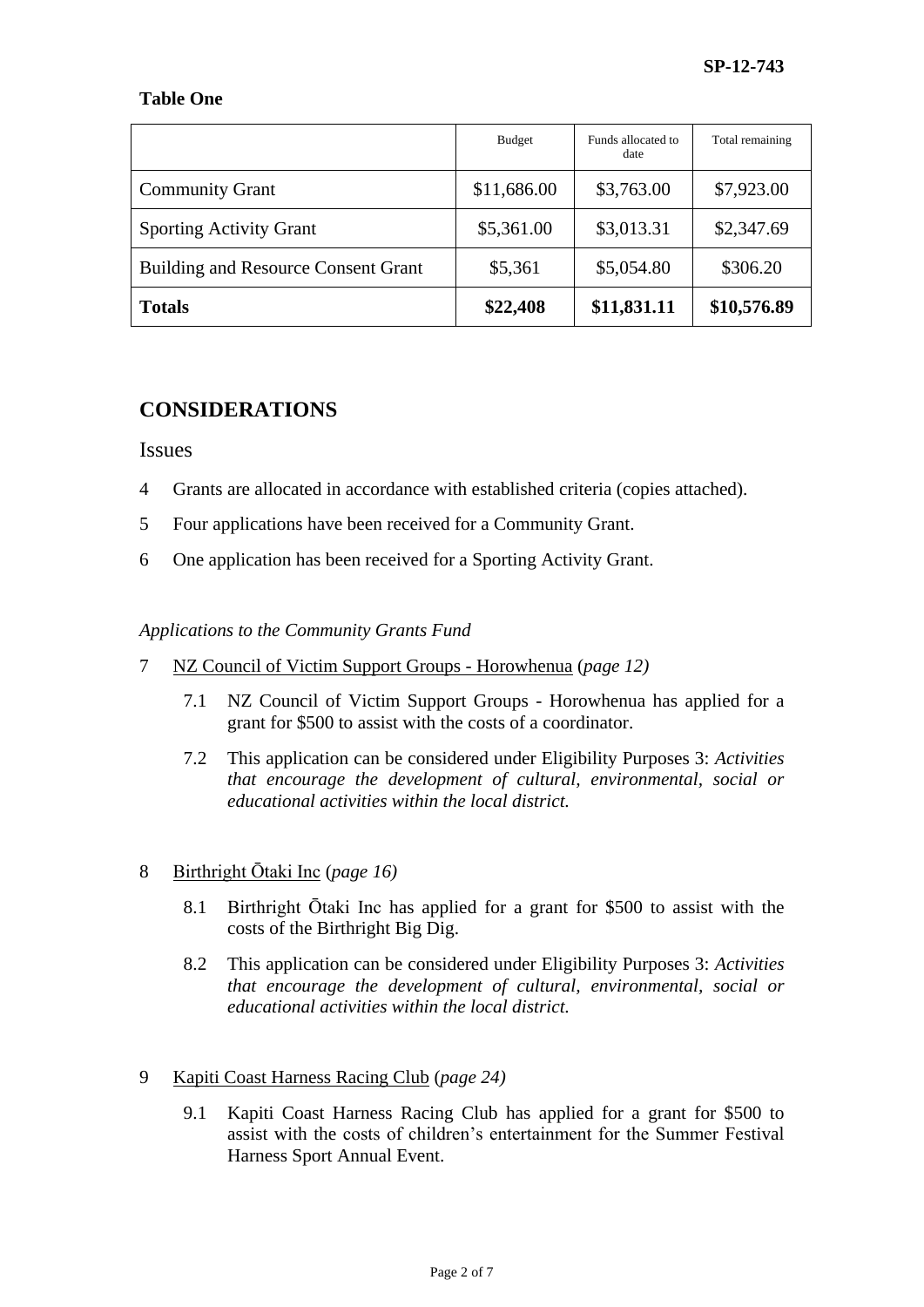- 9.2 This application can be considered under Eligibility Purposes 3: *Activities that encourage the development of cultural, environmental, social or educational activities within the local district.*
- 10 Waitohu School 50<sup>th</sup> Jubilee Committee (*page 29*)
	- 10.1 Waitohu School  $50<sup>th</sup>$  Jubilee Committee has applied for a grant for \$500 to assist with the costs of organising the Waitohu School  $50<sup>th</sup>$  Jubilee celebrations.
	- 10.2 This application can be considered under Eligibility Purposes 3: *Activities that encourage the development of cultural, environmental, social or educational activities within the local district.*

#### *Applications to the Sporting Activity Grants Fund*

- 11 Otaki Athletics Club *(page 36)*
	- 11.1 Otaki Athletics Club has applied for a grant for \$500 to assist with the costs of running the Club.
	- *11.2* These applications can be considered under Eligible Purposes: *1. Unique or infrequent sports and active recreation events which are important to the Ōtaki Ward; 2. Special events that will promote the town and enhance opportunities within the town; 3. Activities that encourage the development of sports and active recreation activities within the Ōtaki Ward; 4. Unique and especially meritorious effort in sport or recreation events that otherwise meet none of the above criteria, at the discretion of the Board.*

#### Financial Considerations

- 12 An amount of \$22,408 was provided in the 2012/13 budget for the Community Grants Fund.
- 13 The following list shows all grants made from the Ōtaki Community Grants, Sporting Activity Grants and the Building & Resource Consents Grants in the 2012/13 financial year for the Board's consideration:

| <b>Meeting</b><br><b>Date</b> | <b>Recipient</b>                       | Amount   | <b>Purpose of Grant</b>                                    | <b>Report Back</b><br><b>Received</b> |
|-------------------------------|----------------------------------------|----------|------------------------------------------------------------|---------------------------------------|
| 31/7/12                       | Kapiti Kids<br><b>Motivation Trust</b> | \$500.00 | To assist with costs of school<br>visits by KKMT speakers. |                                       |
| 11/9/12                       | Otaki Volunteer Fire<br><b>Brigade</b> | \$500.00 | To assist with costs of the<br>Annual Honours evening.     | Received $4/10/12$                    |

Community Grants (58932097)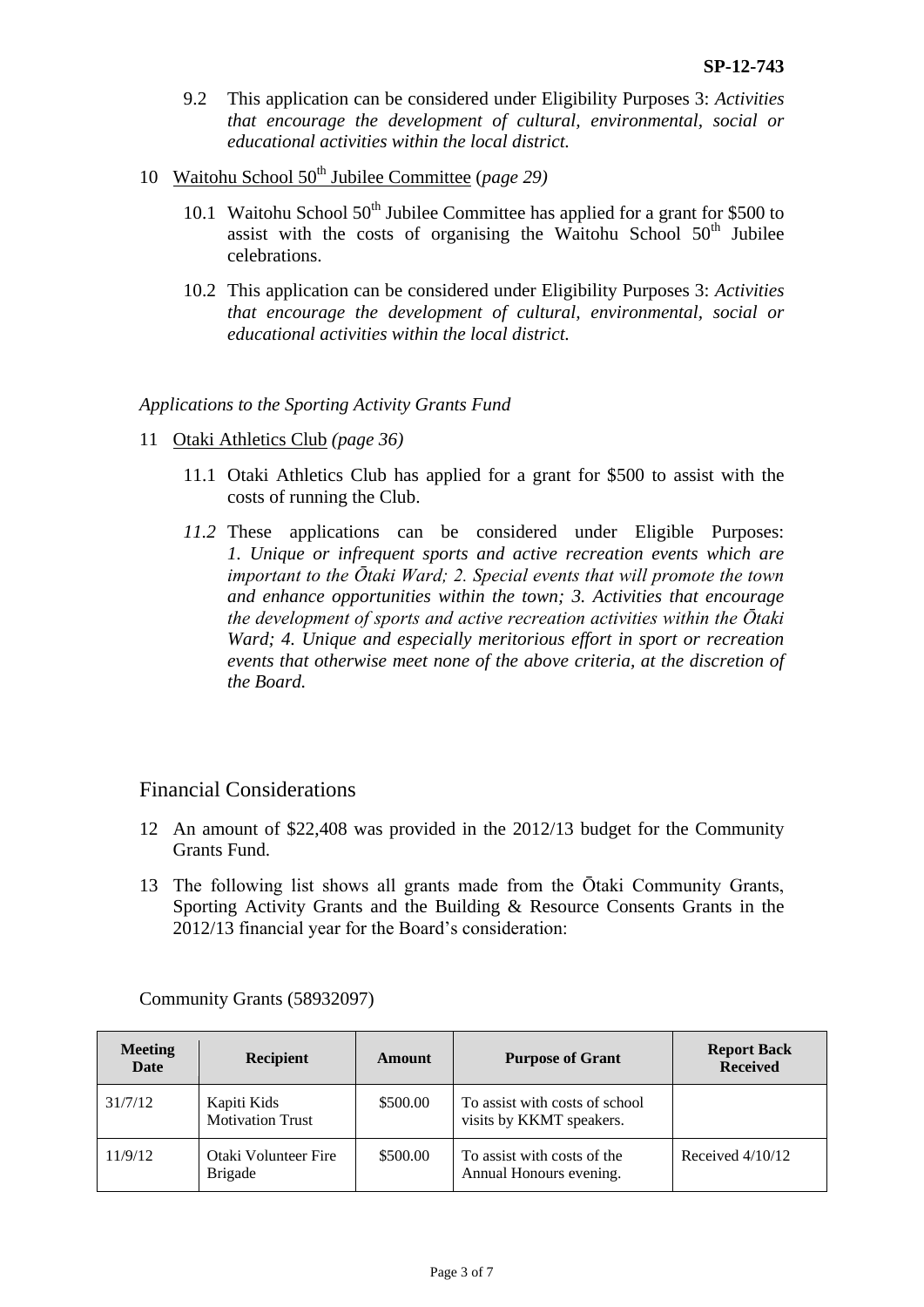| 23/10/12                     | Kapiti ADHD/ADD<br><b>Support Group</b>    | \$269.00    | To assist with the costs of<br>buying a printer and<br>consumables.                                                                    |                   |
|------------------------------|--------------------------------------------|-------------|----------------------------------------------------------------------------------------------------------------------------------------|-------------------|
| 23/10/12                     | Probus Club of Otaki<br>NZ.                | \$330.00    | To assist with the travel costs of<br>trips outside the Ōtaki area.                                                                    |                   |
| 23/10/12                     | <b>Nimlin Productions</b>                  | \$500.00    | To assist with the costs of<br>shooting a film in Ōtaki.                                                                               |                   |
| 23/10/12                     | <b>Otaki Players Society</b><br><b>Inc</b> | \$500.00    | To assist with the productions<br>costs of "How to train your<br>husband".                                                             |                   |
| 23/10/12                     | Kasey Anderson                             | \$274.00    | To assist with the costs of going<br>on a school camp in November.                                                                     | Received 21/11/12 |
| 23/10/12                     | Otaki Women's<br>Health Group              | \$390.00    | To assist with the costs of the<br>25 <sup>th</sup> Anniversary Celebrations in<br>November.                                           |                   |
| 23/10/12                     | Te Kahui-Rua-Maahu<br><b>Baker</b>         | \$500.00    | To assist with the costs of going<br>to Robert Gordon's College in<br>Aberdeen, Scotland on a<br>cultural and educational<br>exchange. |                   |
| <b>Total Budget</b>          |                                            | \$11,686.00 |                                                                                                                                        |                   |
| <b>Total Granted to date</b> |                                            | \$3,763.00  |                                                                                                                                        |                   |
| <b>Total Remaining</b>       |                                            | \$7,923.00  |                                                                                                                                        |                   |

# Sporting Activity Grants (58937097)

| <b>Meeting</b><br>Date | <b>Recipient</b>                       | <b>Amount</b> | <b>Purpose of Grant</b>                                                                                      | <b>Report Back</b><br><b>Received</b> |
|------------------------|----------------------------------------|---------------|--------------------------------------------------------------------------------------------------------------|---------------------------------------|
| 31/7/12                | Alana Fraser                           | \$200.00      | To assist with costs of attending<br>the Australian National Youth<br>Champs with the NZ U17 girl's<br>team. | Received $19/10/12$                   |
| 31/7/12                | Anya George                            | \$500.00      | To assist with the costs of<br>attending an Outward Bounds<br>course.                                        |                                       |
| 31/7/12                | Otaki College Senior<br>Netball Team   | \$500.00      | To assist with the costs of<br>attending the Lower North<br>Island Netball Competition in<br>September.      |                                       |
| 31/7/12                | Big Bang Adventure<br>Charitable Trust | \$413.31      | To assist with the costs for the<br>Big Bang Adventure race in<br>November.                                  |                                       |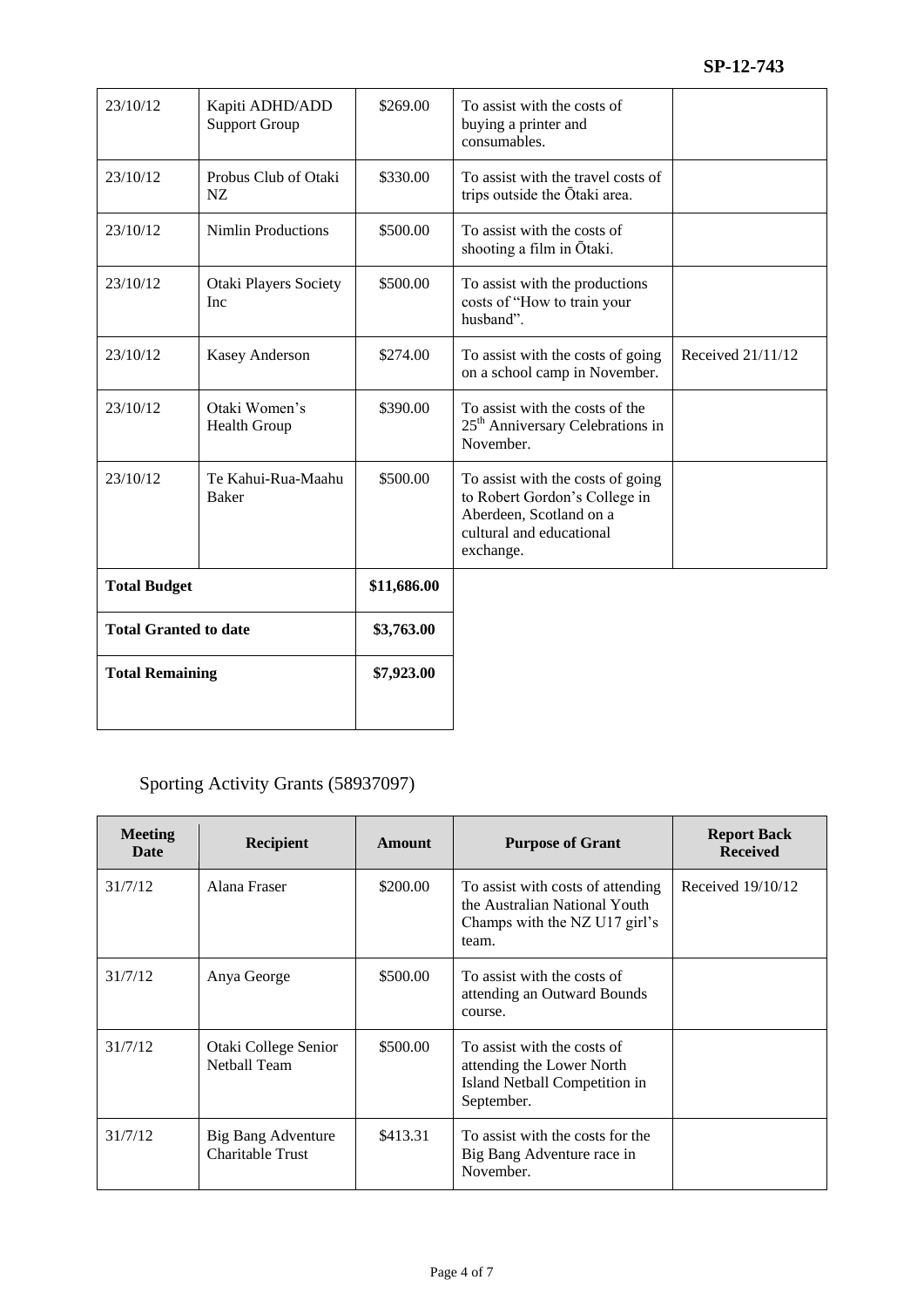| 11/9/12                      | Kapiti Swimming<br>Club       | \$500.00   | To assist with the costs of pool<br>hire.                                                                   |
|------------------------------|-------------------------------|------------|-------------------------------------------------------------------------------------------------------------|
| 23/10/12                     | Te Rau o te Rangi ki<br>Ōtaki | \$500.00   | To assist with the costs of<br>accommodation for the Waka<br>Ama Sprint Nationals in<br>January 2013        |
| 23/10/12                     | Campbell Collins              | \$200.00   | To assist with the costs of<br>attending the Ricki Herbert<br>Football Academy in<br>Melbourne in December. |
| 23/10/12                     | Patrick Joss                  | \$200.00   | To assist with the costs of<br>attending the Slazenger National<br>Tennis Champs.                           |
| <b>Total Budget</b>          |                               | \$5,361.00 |                                                                                                             |
| <b>Total Granted to date</b> |                               | \$3,013.31 |                                                                                                             |
| <b>Total Remaining</b>       |                               | \$2,347.69 |                                                                                                             |
|                              |                               |            |                                                                                                             |

## Building and Resource Consent Grants (58936097)

| <b>Meeting</b><br><b>Date</b> | <b>Recipient</b>                                     | <b>Amount</b> | <b>Purpose of Grant</b>                                                            | <b>Report Back</b><br><b>Received</b> |
|-------------------------------|------------------------------------------------------|---------------|------------------------------------------------------------------------------------|---------------------------------------|
| 31/7/12                       | <b>Big Bang Adventure</b><br><b>Charitable Trust</b> | \$209.80      | To assist with the costs for the<br>Big Bang Adventure race in<br>November.        |                                       |
| 31/7/12                       | <b>Whenua Fatales</b><br>Roller Derby League         | \$500.00      | To assist with the costs of hall<br>hireage.                                       |                                       |
| 31/7/12                       | Otaki Branch of<br><b>NZSG</b>                       | \$345.00      | To assist with the costs of hall<br>hireage for a public display of<br>genealogy.  | Received 21/9/12                      |
| 31/7/12                       | Rotary Club of Otaki                                 | \$500.00      | To assist with the costs of hall<br>hireage for the annual Book Fair<br>in August. | Received 24/8/12                      |
| 11/9/12                       | Otaki Toy Library                                    | \$500.00      | To assist with the costs of rent<br>for the Otaki Toy Library.                     | Received $4/10/12$                    |
| 23/10/12                      | Waitohu School<br><b>Fireworks Event</b>             | \$3,000.00    | To assist with the costs of<br>holding this event.                                 |                                       |
| <b>Total Budget</b>           |                                                      | \$5,361.00    |                                                                                    |                                       |
| <b>Total Granted to date</b>  |                                                      | \$5,054.80    |                                                                                    |                                       |
| <b>Total Remaining</b>        |                                                      | \$306.20      |                                                                                    |                                       |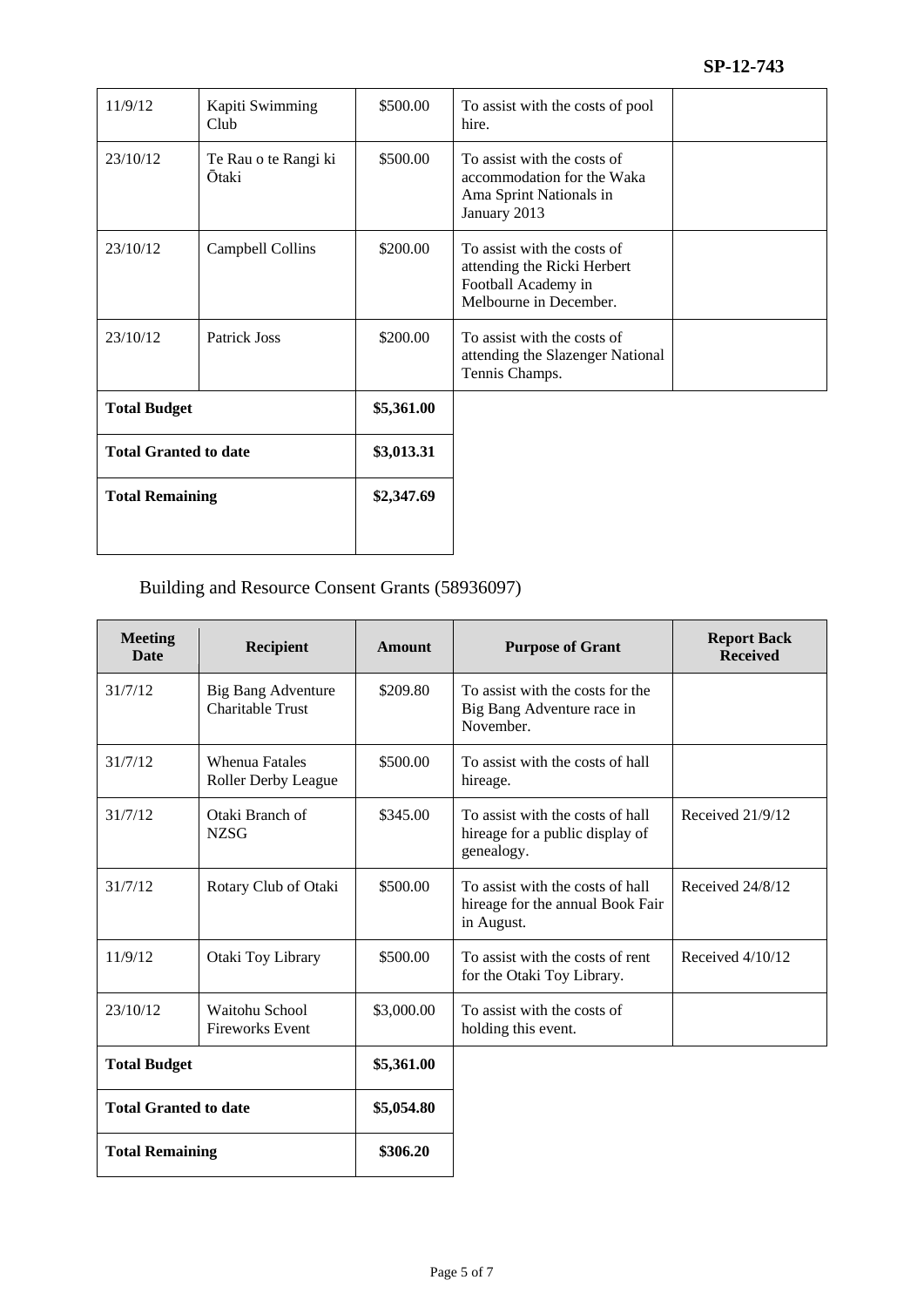### Delegation

14 The Ōtaki Community Board has the authority to:

*"consider and approve the allocation of community-based grant funds as deemed appropriate under agreed criteria of both existing schemes and any granting schemes that may be approved through the Annual Plan process or the Long Term Council Community Plan (LTCCP) process."*

#### Other Considerations

15 There are no other considerations relating to this report.

## **RECOMMENDATIONS**

- 16 That the Ōtaki Community Board approves a funding grant to be made to the NZ Council of Victim Support Groups - Horowhenua of \$.................... from the Community Grants Fund, to assist with the costs of a coordinator. *(page 12)*
- 17 That the Ōtaki Community Board approves a funding grant to be made to the Ōtaki Birthright Inc of \$.................... from the Community Grants Fund, to assist with the costs of the Birthright Big Dig. *(page 18)*
- 18 That the Ōtaki Community Board approves a funding grant to be made to the Kapiti Coast Harness Racing Club Inc of \$.................... from the Community Grants Fund, to assist with the costs of children's entertainment for the Summer Festival Harness Sport Annual Event. *(page 24)*
- 19 That the Ōtaki Community Board approves a funding grant to be made to the Waitohu School 50th Jubilee Committee of \$.................... from the Community Grants Fund, to assist with the costs of organising the Waitohu School  $50<sup>th</sup>$ Jubilee celebrations. *(page 29)*
- 20 That the Ōtaki Community Board approves a funding grant to be made to the Kapiti Coast Harness Racing Club Inc of \$.................... from the Sporting Activity Grants Fund, to assist with the costs of running the Club. *(page 36)*

#### **Report prepared by: Approved for submission by:**

**Executive Secretary, Strategy & Partnerships**

**Samara Shaw Gael Ferguson** 

**Group Manager, Strategy & Partnerships**